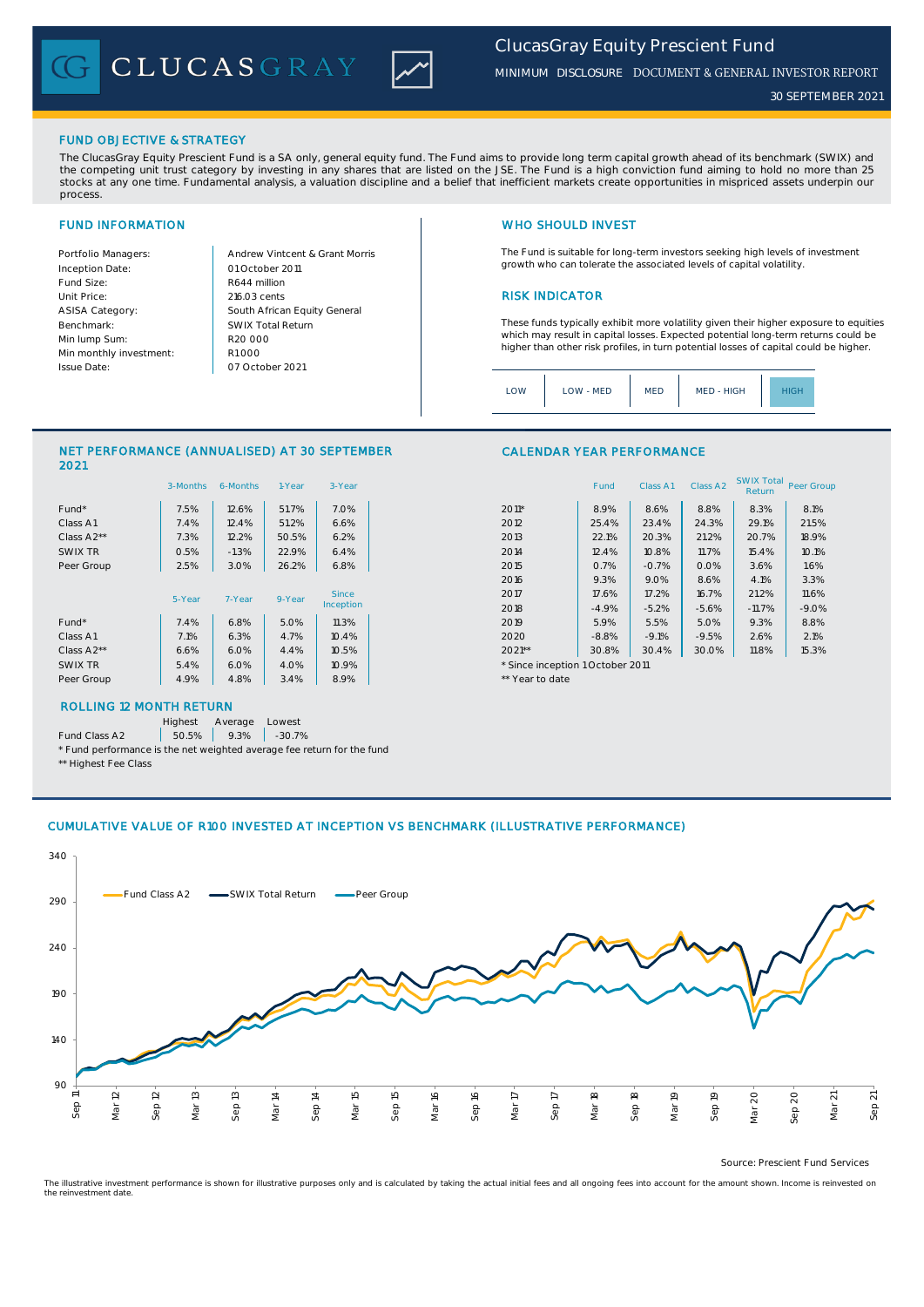# **CLUCASGRAY**



*30 SEPTEMBER 2021*

| ABSA                            | Long4Life               | <b>Asset Class</b> | %     |
|---------------------------------|-------------------------|--------------------|-------|
| Standard Bank                   | Reunert                 | <b>SA Equity</b>   | 98.7% |
| <b>MTN</b>                      | <b>AECI</b>             | Cash               | 1.3%  |
| Old Mutual                      | Sasol                   |                    |       |
| <b>British American Tobacco</b> | Metrofile               |                    |       |
| Prosus                          | Firstrand               |                    |       |
| Anglo American                  | Royal Bafokeng Platinum |                    |       |
| Massmart                        |                         |                    |       |

The Top 15 holdings make up 63% of the total fund.





### DISTRIBUTIONS FEE STRUCTURE

| Distribution Frequency | Annually            | TER                                 | Class A <sub>2</sub> | Class A1 |
|------------------------|---------------------|-------------------------------------|----------------------|----------|
| Distribution Date      | 01 April            | Annual Management Fee (excl. VAT)   | .30%                 | 0.90%    |
| Last Distribution      | 6.48 cents per unit | Other Cost                          | 0.04%                | 0.04%    |
|                        |                     | VAT                                 | 0.20%                | 0.14%    |
|                        |                     | Total Expense Ratio (incl. VAT)     | 1.53%                | 1.07%    |
|                        |                     | Transaction Costs (incl. VAT)       | 0.18%                | 0.18%    |
|                        |                     | Total Investment Charge (incl. VAT) | .71%                 | 1.25%    |
|                        |                     |                                     |                      |          |

### MONTHLY COMMENTARY

The 3rd quarter of 2021 was a good one for investors in the ClucasGray Equity Prescient Fund, with the Fund gaining 7.5% in the quarter. This compares favorably to the JSE<br>Swix which gained 0.5% for the quarter, and the pe gained 23% and 26% respectively over the same period. During the period under review, the Fund has adhered to its policy objective.

A number of companies performed well for the Fund over the quarter - most notably MTN (37%), Sasol (31%), Old Mutual (+22%), Ethos Capital (+20%), Ninety One (+18%), Standard Bank & Absa (both up 12%) and Sabvest (+11%). Offsetting some of these performances, modest weightings in RB Plats (-22%) and African Rainbow (-17%) fell in<br>sync with the broader commodity sell-off. Naspers fell s weakened further in the quarter

During the quarter, we opportunistically took advantage of a discounted placement of Pepkor shares to add the company to the portfolio. In addition we introduced holdings in Glencore, Billiton and Truworths, and as alluded to earlier we elected to swap some Naspers shares for shares in Prosus in the complicated Naspers / Prosus corporate<br>action. We also added to positions in Life Healthcare trimmed weightings in Distell, Motus, Absa, Standard Bank, Anglos and African Rainbow.

Conventional wisdom would dictate, that when global risk free rates are so low, reducing risk should see prospective returns reduce further, effectively vanishing. The current<br>global investment landscape, with low bond yie transpire.

By contrast, the picture in South Africa is somewhat different. After what has been a difficult few years for emerging markets in general, and South Africa in particular, investors are able to general entractive real yield

The ClucasGray Equity Prescient Fund was launched in October 2011. The Fund has delivered a compound annual net return of 11.3% over the decade since its inception, ahead of the Swix (10.9%) and the peer group return of 8.9%. The recent recovery in relative performance has, as highlighted on the fact sheets, resulted in the Fund outperforming<br>the general equity peer group and the JSE Swix b investors, the current composition of the fund and our view of prospective returns, we believe that the fund is well placed to continue to deliver on its investment objectives.

The current asset allocation of the ClucasGray Equity Prescient Fund is as follows:

| <b>Fund Asset Allocation</b> | Q2 2021 | Q3 2021 |
|------------------------------|---------|---------|
| <b>Basic Materials</b>       | 20%     | 21%     |
| <b>Industrials</b>           | 28%     | 25%     |
| <b>Consumer Goods</b>        | 20%     | 21%     |
| Financials                   | 31%     | 32%     |
| Cash                         | 1%      |         |

The number of participatory units as at 30 September 2021 is 294 852 071.